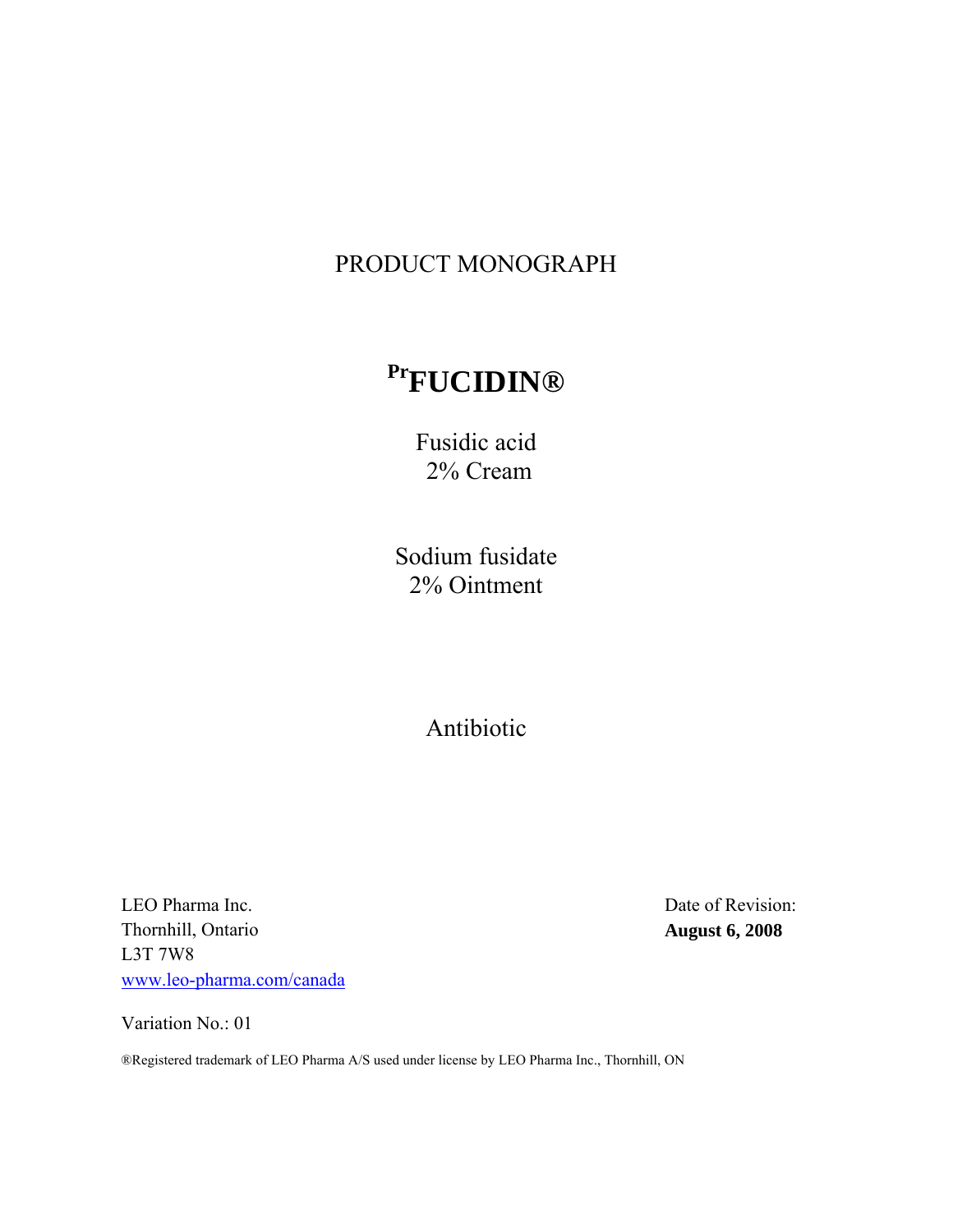## **STRUCTURAL FORMULA AND CHEMISTRY**

#### **Fusidic Acid Hemihydrate**



Molecular Formula:  $C_{31}H_{48}O_6 \cdot 1/2H_2O$ 

Molecular Weight:525.7

Chemical Name: *ent*-(17Ζ)-16α-(Acetyloxy)-3β,11β-dihydroxy-4β,8,14-trimethyl-18-nor-5β,10α-cholesta-17(20),24-dien-21-oic acid hemihydrate

Description: White crystalline powder, insoluble in water.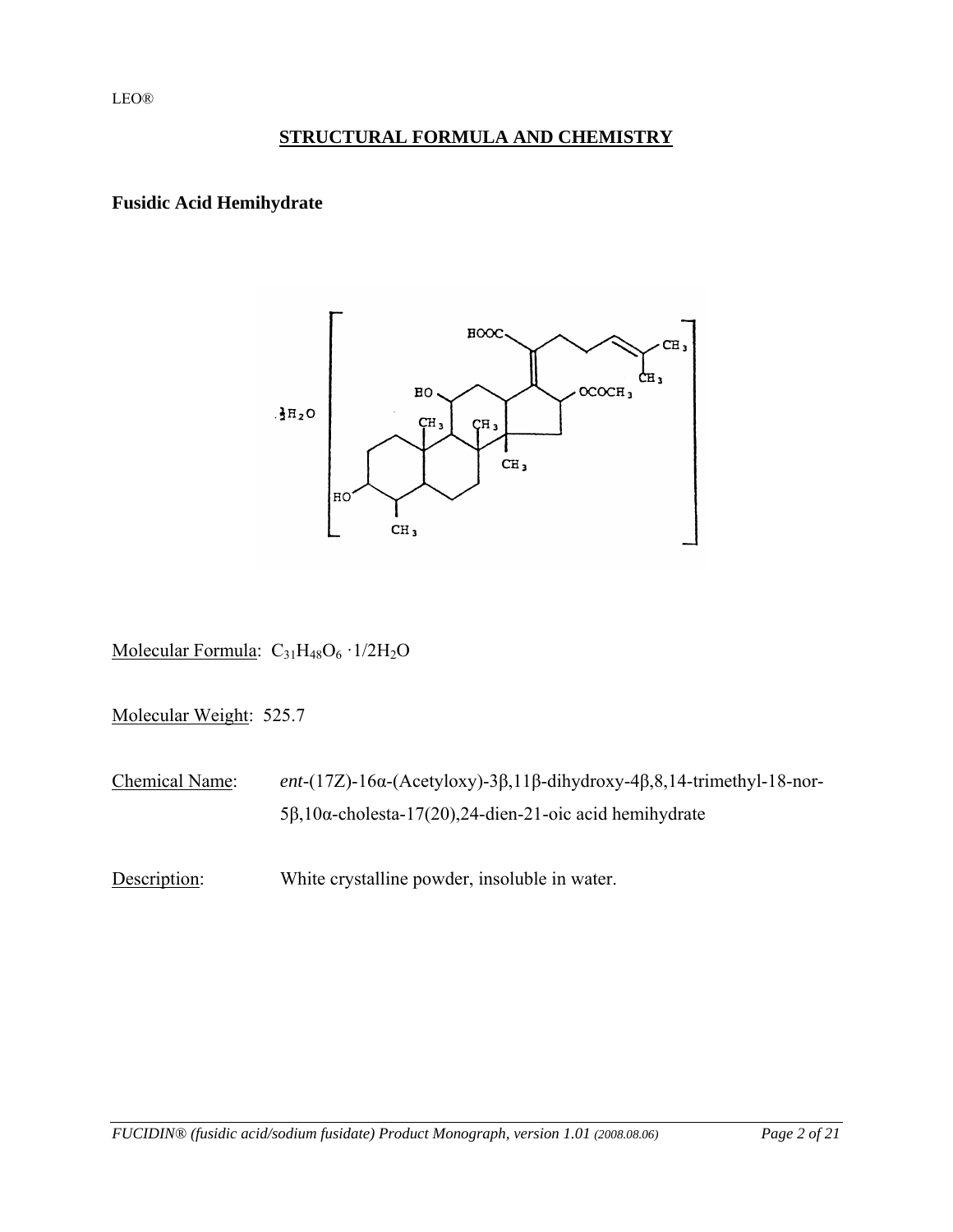#### **Sodium Fusidate:**



Molecular Formula:  $C_{31}H_{47}NaO_6$ 

Molecular Weight:538.7

Chemical Name: Sodium (Ζ)-*ent*-16α-(acetyloxy)-3β,11β-dihydroxy-4β,8,14-trimethyl-18 nor-5β,10α-cholesta-17(20),24-dien-21-oate

Description: Sodium fusidate is a white crystalline powder, soluble in one part of water at  $20^{\circ}$ C.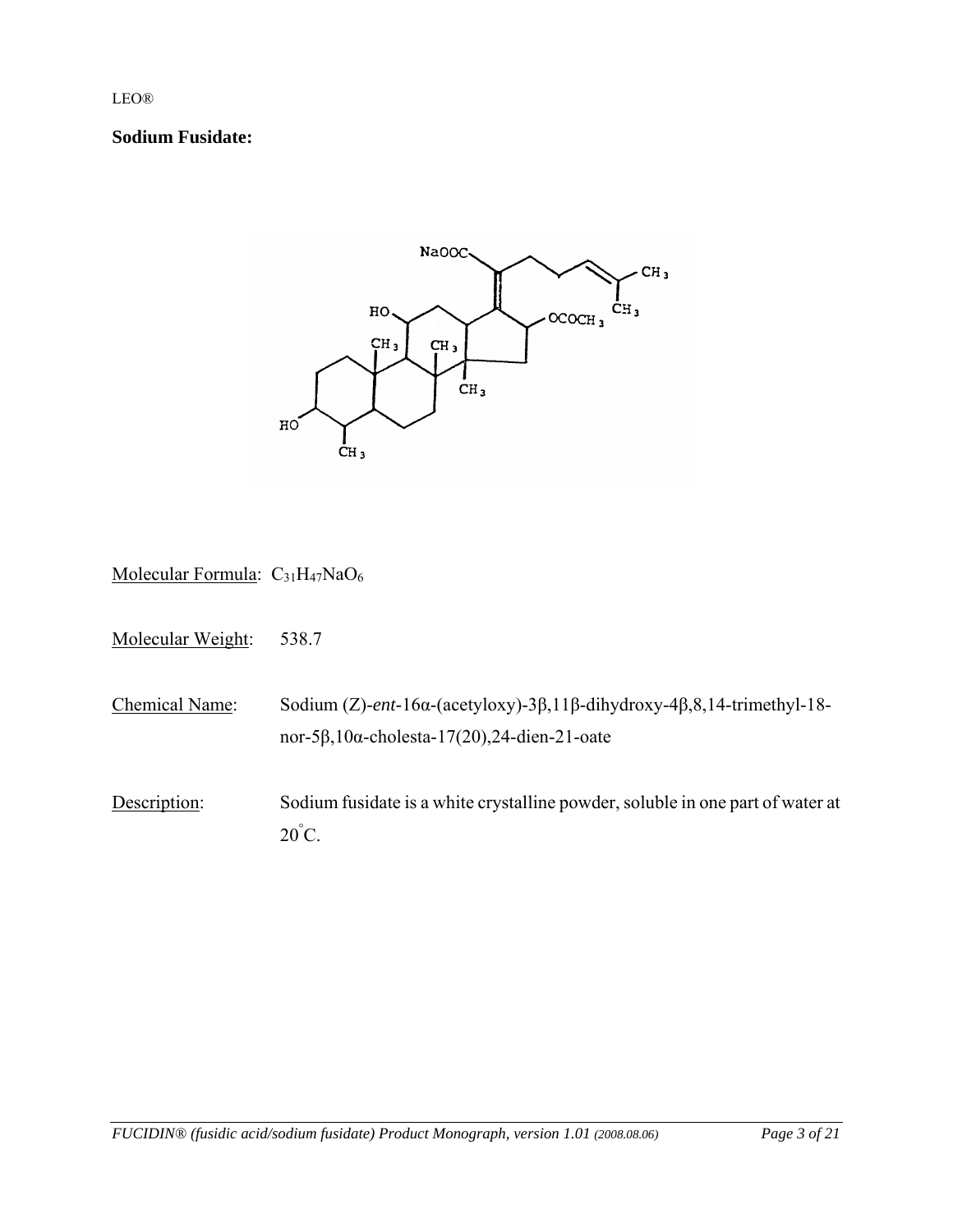#### **NAME OF DRUG**

## **PrFUCIDIN®**

Fusidic acid, 2% Cream Sodium fusidate, 2% Ointment

#### **THERAPEUTIC CLASSIFICATION**

Antibiotic

## **ACTION**

The antibacterial action of fusidic acid results from the inhibition of bacterial protein synthesis. The drug interferes with amino acid transfer from aminoacylsRNA to protein on the ribosomes. Fusidic acid may be bacteriostatic or bactericidal depending on inoculum size. Although bacterial cells stop dividing almost within two minutes after contact with the antibiotic *in vitro*, DNA and RNA synthesis continue for 45 minutes and 1-2 hours, respectively.

FUCIDIN (fusidic acid) is virtually inactive against Gram-negative bacteria. The differences in activity against Gram-negative and Gram-positive organisms are believed to be due to a difference in cell wall permeability.

Mammalian cells are much less susceptible to inhibition of protein synthesis by FUCIDIN than sensitive bacterial cells. These differences are believed to be due primarily to a difference in cell wall permeability.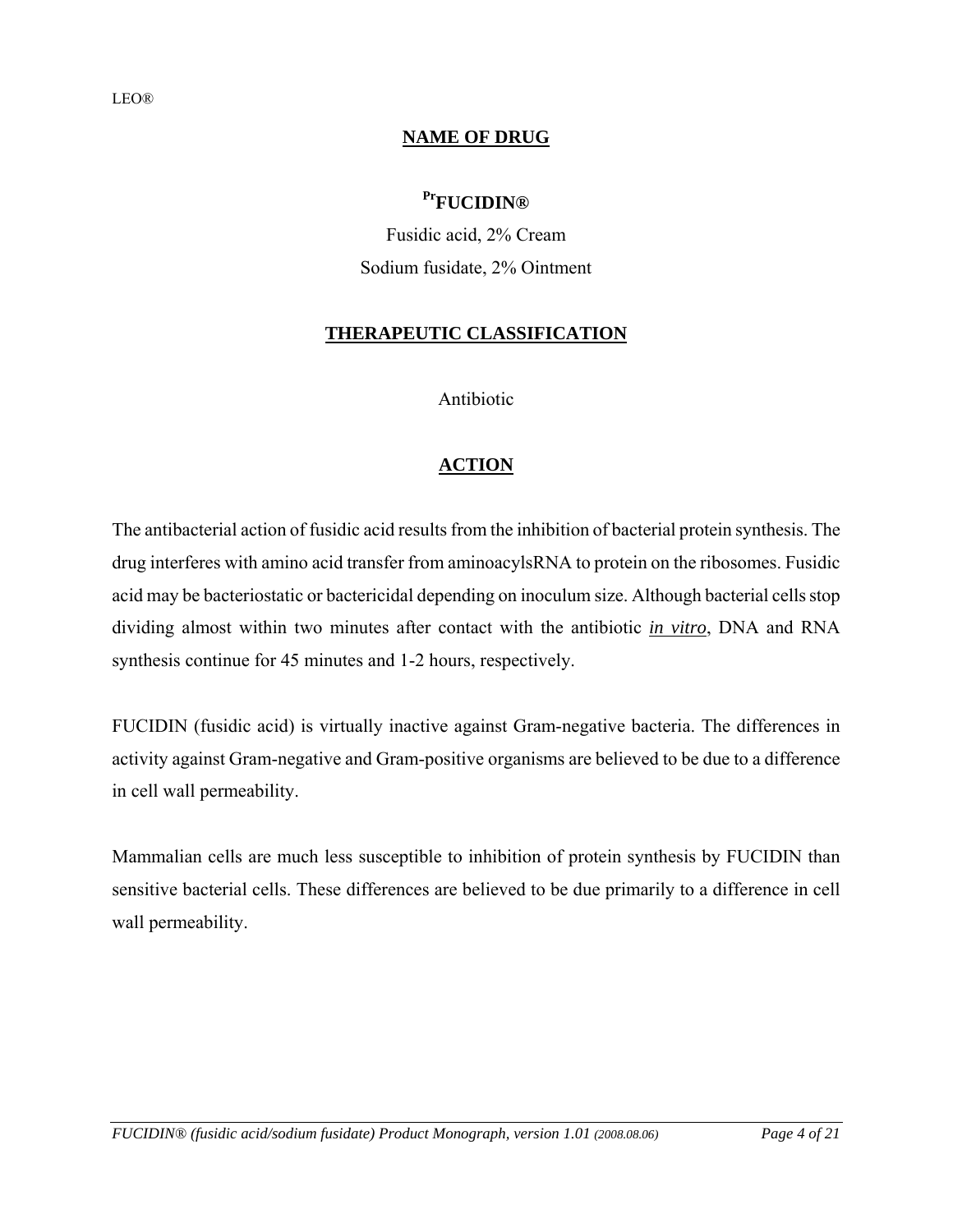## **INDICATIONS AND CLINICAL USE**

For use in the treatment of primary and secondary skin infections caused by sensitive strains of Staphylococcus aureus, Streptococcus spp and Corynebacterium minutissimum. Primary skin infections that may be expected to respond to treatment with FUCIDIN OINTMENT (sodium fusidate) and CREAM (fusidic acid) include: impetigo contagiosa, erythrasma and secondary skin infections such as infected wounds and infected burns.

Appropriate culture and susceptibility studies should be performed. However, while waiting results of these studies and, if antibiotic therapy is considered to be necessary, FUCIDIN OINTMENT and CREAM may be administered to those patients in whom an infection caused by susceptible bacteria is suspected. This antibiotic treatment may subsequently require modification once these results become available.

In addition, local concentrations of FUCIDIN OINTMENT and CREAM are active against other Corynebacteria spp, Neisseria spp, Clostridia spp and Bacteroides spp. No cross-resistance has been observed to date between FUCIDIN and other antibiotics presently in clinical use.

Resistance to FUCIDIN has readily been induced *in vitro*. The development of resistance has also been shown to occur in the clinical setting.

## **CONTRAINDICATIONS**

Sensitivity to fusidic acid and its salts or with respect to FUCIDIN OINTMENT (sodium fusidate), sensitivity to lanolin.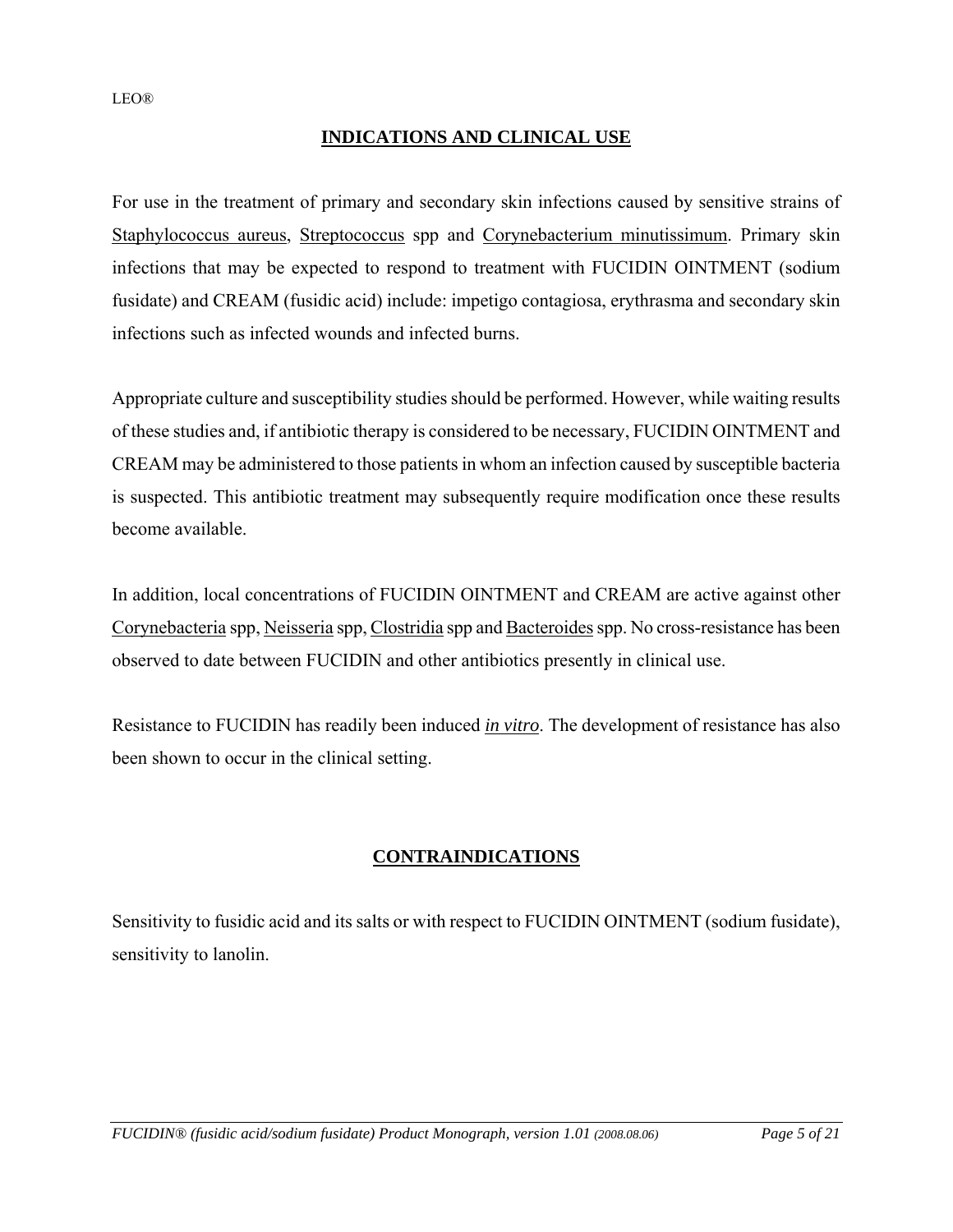#### **PRECAUTIONS**

Treatment of severe or refractory skin lesions should be supplemented with the administration of a systemic antibacterial agent. Use of topical antibiotics occasionally allows overgrowth of nonsusceptible organisms. If this occurs, or irritation or sensitization develops, treatment with FUCIDIN OINTMENT (sodium fusidate) or CREAM (fusidic acid) should be discontinued and appropriate therapy instituted. FUCIDIN OINTMENT or CREAM should not be used in or near the eye because of the possibility of conjunctival irritation.

#### **Use in Pregnancy**

The safety of FUCIDIN in the treatment of infections during pregnancy has not been established. If the administration of FUCIDIN to pregnant patients is considered to be necessary, its use requires that the potential benefits be weighed against the possible hazards to the foetus. There is evidence to suggest that the drug can penetrate the placental barrier and that FUCIDIN is detectable in the milk of nursing mothers. The safety of FUCIDIN for the treatment of infections in women who are breastfeeding has not been established.

## **ADVERSE EFFECTS**

In patients with dermatoses treated with FUCIDIN OINTMENT (sodium fusidate), mild irritation that did not usually require discontinuance of therapy has been occasionally reported. The application of FUCIDIN OINTMENT to deep leg ulcers has been associated with pain. Reports of hypersensitivity reactions have been rare.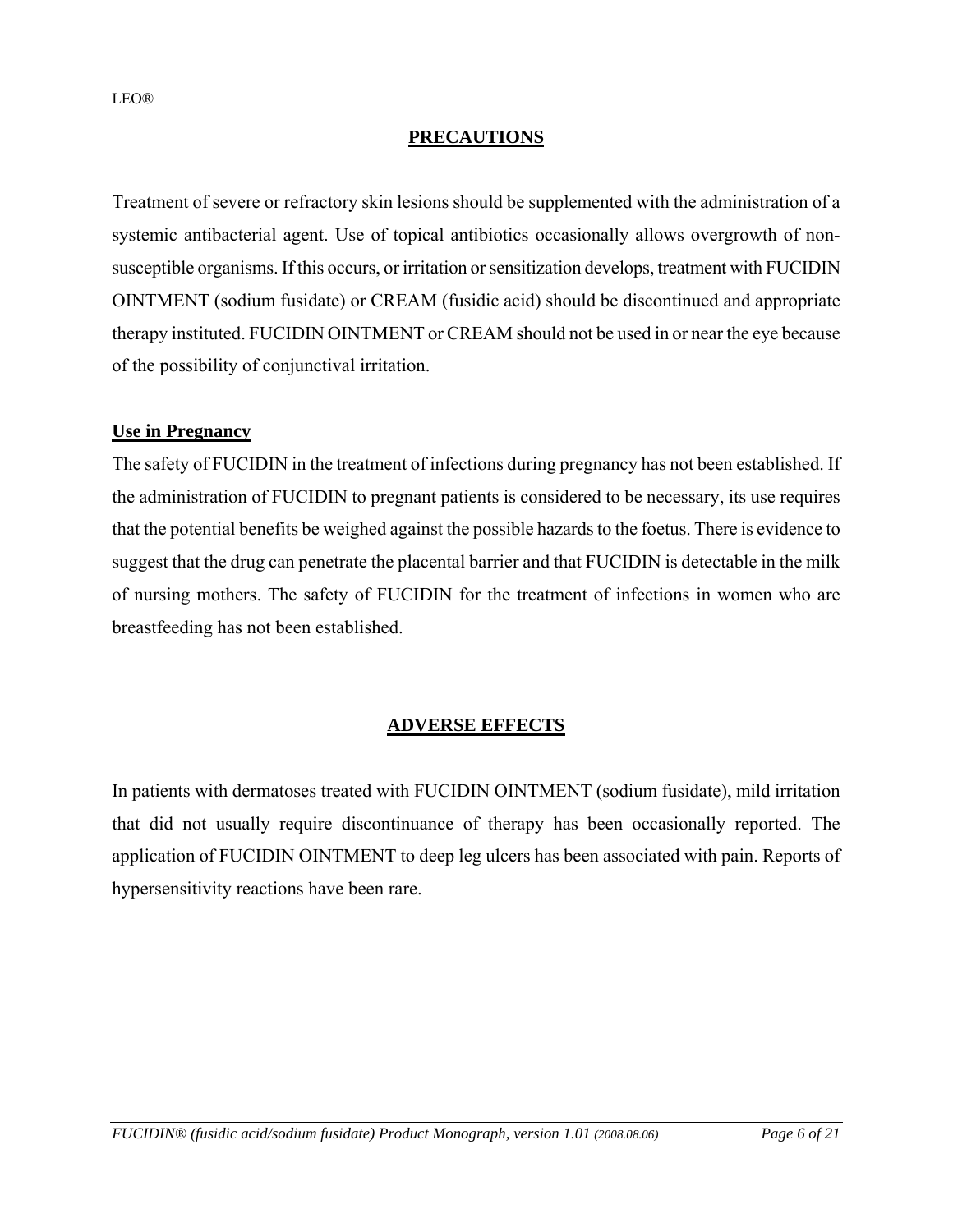## **DOSAGE AND ADMINISTRATION**

A small amount of FUCIDIN OINTMENT (sodium fusidate) or CREAM (fusidic acid) should be applied to the lesion 3 or 4 times daily until favourable results are achieved. Whenever the lesion is to be covered with a gauze dressing, less frequent applications (1 or 2 daily) may be used. In impetigo contagiosa, it has not been shown necessary to remove the crusts before application of FUCIDIN OINTMENT or CREAM.

When required, incision and drainage of infected skin lesions should be carried out before treatment with FUCIDIN OINTMENT or CREAM.

## **SYMPTOMS AND TREATMENT OF OVERDOSAGE**

Overdosage has not been known to occur during topical therapy with FUCIDIN OINTMENT (sodium fusidate) or CREAM (fusidic acid).

## **AVAILABILITY**

FUCIDIN OINTMENT contains 2% sodium fusidate (1.92% fusidic acid as the sodium salt) in an ointment base containing lanolin. Available in tubes of 15 g and 30 g. Store between 15-30 °C.

FUCIDIN CREAM contains 2% fusidic acid in a cream base.Available in tubes of 15 g and 30 g. Store between 15-25 °C.

## **MICROBIOLOGY**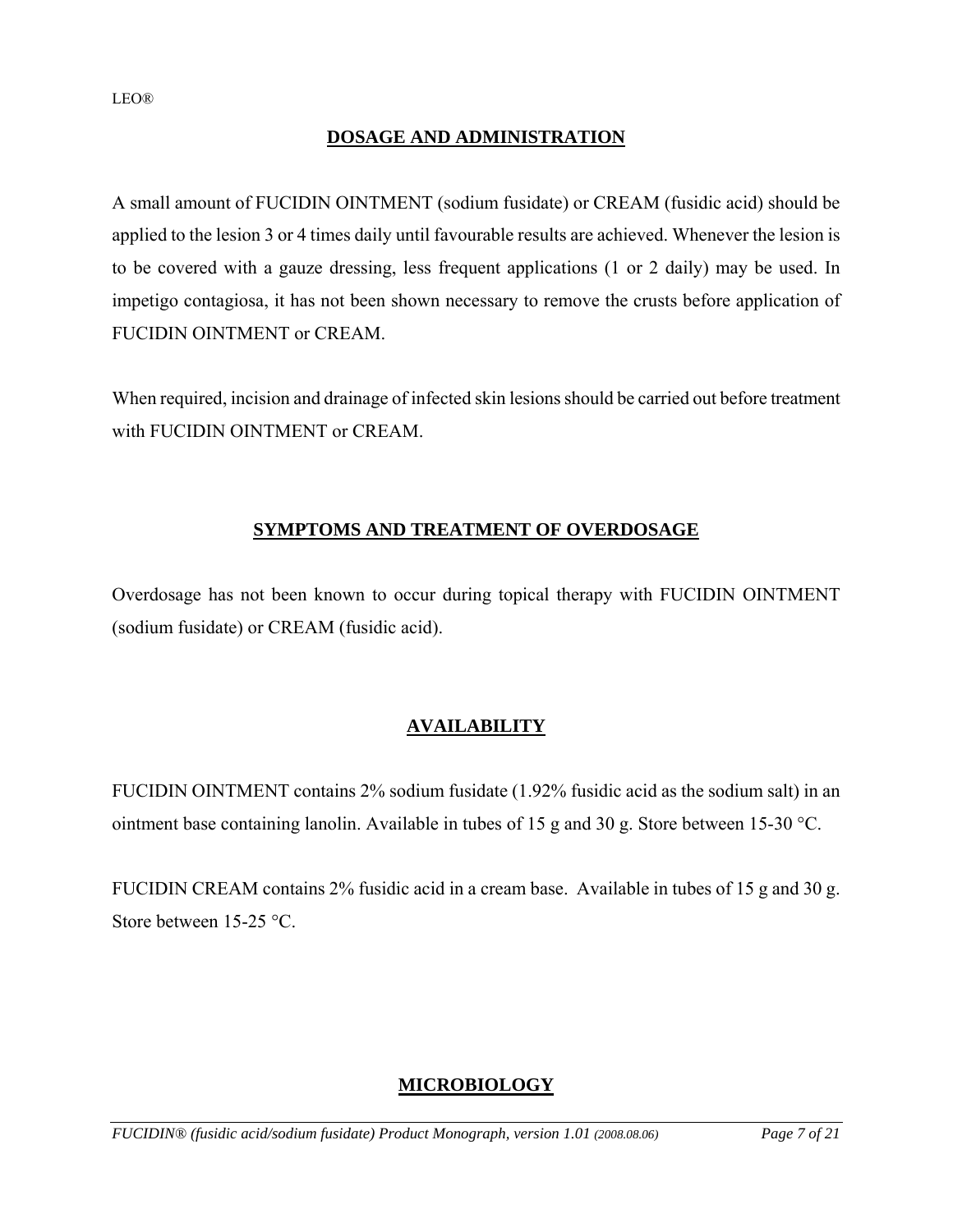## **In Vitro Studies**

FUCIDIN (fusidic acid) is active in vitro against Gram-positive bacteria and Neisseria species, but has almost no antibacterial activity against Gram-negative organisms. The in vitro susceptibility against a range of clinical isolates is illustrated in Table 1.

In vitro sensitivity to FUCIDIN can be determined by the Kirby-Bauer disc diffusion methods using discs containing 10 ug sodium fusidate.

**N.B.:** It is important to note that this sensitivity test is invalid if blood is present on the agar medium employed as FUCIDIN becomes bound to protein, even in the presence of a very small amount of blood.

The following criteria have been recommended for interpreting the results for Staphylococcus aureus:

## **Sensitive Organisms**

Zone equal to or greater than 20 mm diameter (equivalent to an M.I.C. of 2 ug/mL or less).

## **Resistant Organisms**

Zone equal to or less than 19 mm diameter. Streptococcal isolates showing inhibition zones of 12-18 mm diameter may be considered as sensitive to FUCIDIN OINTMENT (sodium fusidate) or CREAM (fusidic acid).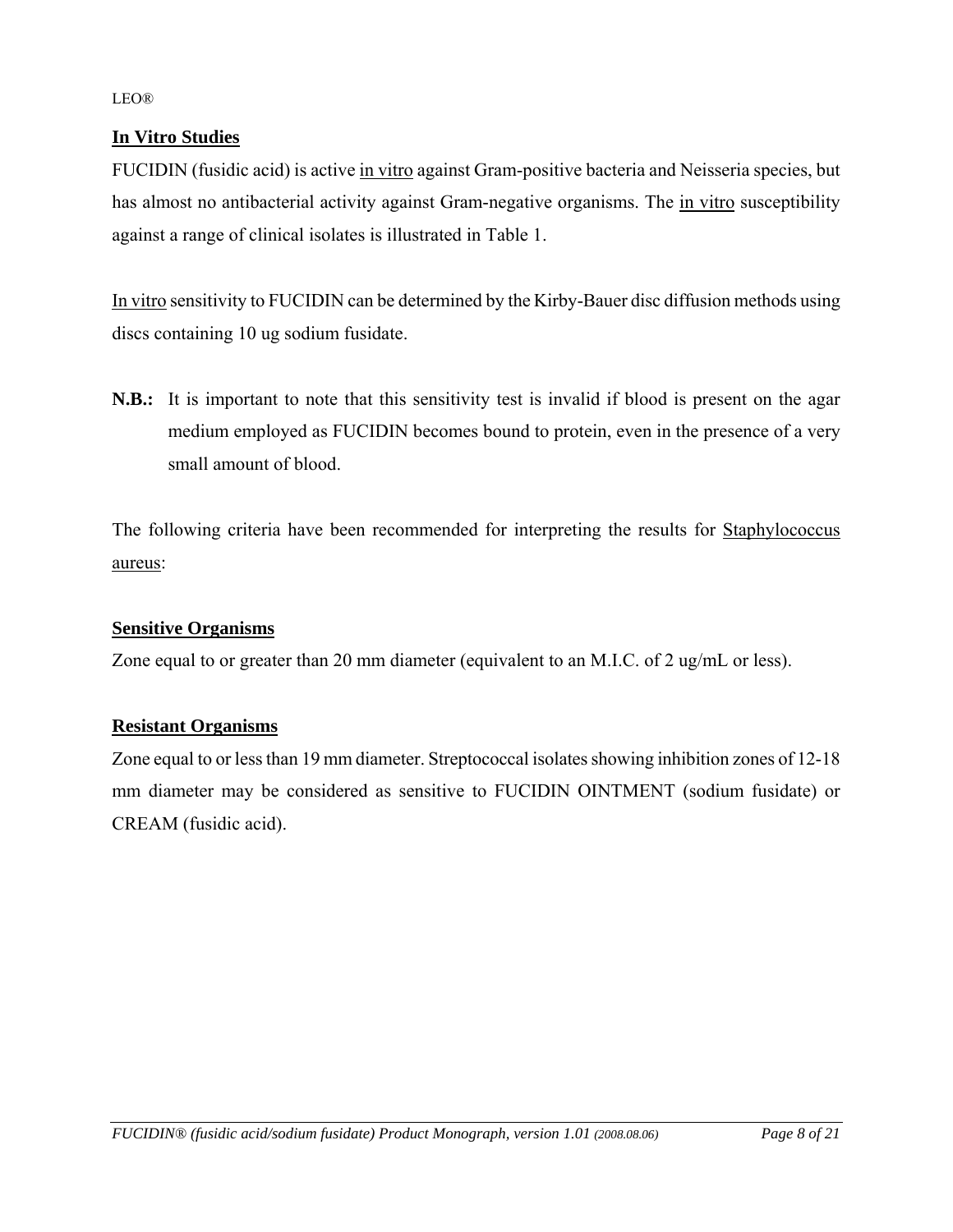| <b>Species</b>                                                                                                                                                                        | No. of<br>strains<br>tested | Cumulative percentage of strains inhibited by<br>given concentration of Fucidin (in $\text{u} \mathbf{g}/\text{mL}$ )** |                          |                          |                          |                          |                          |                          |      |     |                          | <b>Activity</b><br><b>Range in</b> |
|---------------------------------------------------------------------------------------------------------------------------------------------------------------------------------------|-----------------------------|-------------------------------------------------------------------------------------------------------------------------|--------------------------|--------------------------|--------------------------|--------------------------|--------------------------|--------------------------|------|-----|--------------------------|------------------------------------|
|                                                                                                                                                                                       |                             | 0.015                                                                                                                   | 0.03                     | 0.06                     | 0.12                     | 0.25                     | 0.5                      |                          | $2*$ | 4   | 8                        | ug/mL                              |
| Staph. aureus (penicillin sens.)<br>Staph. aureus (penicillin resist.)                                                                                                                | 149                         | $\overline{\phantom{a}}$                                                                                                |                          | 50                       | 74                       | 98                       | 100                      | 100                      | 100  | 100 | 100                      | $0.03 - 0.3$                       |
| Strep. pyogenes                                                                                                                                                                       | 10                          | $\overline{\phantom{a}}$                                                                                                |                          |                          |                          |                          | $\overline{\phantom{0}}$ | $\overline{\phantom{0}}$ |      | 40  | 100                      | $4 - 16$                           |
| Strep. pneumoniae                                                                                                                                                                     | 13                          | $\overline{\phantom{0}}$                                                                                                | $\overline{\phantom{a}}$ | $\overline{\phantom{0}}$ | $\overline{\phantom{a}}$ | $\overline{\phantom{0}}$ | $\overline{\phantom{0}}$ | $\overline{\phantom{0}}$ | 8    | 46  | 100                      | $2 - 16$                           |
| Strep. faecalis                                                                                                                                                                       | 8                           | $\overline{\phantom{a}}$                                                                                                |                          |                          |                          |                          | $\overline{\phantom{0}}$ | 13                       | 13   | 100 | 100                      | $-8$                               |
| N. gonorrhoeae                                                                                                                                                                        | 102                         | $\overline{\phantom{a}}$                                                                                                | Q                        | 19                       | 30                       | 47                       | 76                       | 92                       | 96   | 99  | 100                      | $0.03 - 4$                         |
| N. meningitidis                                                                                                                                                                       | 108                         | 18                                                                                                                      | 51                       | 81                       | 92                       | 98                       | 100                      | 100                      | 100  | 100 | 100                      | $0.015 - 0.5$                      |
| Clostridium spp.                                                                                                                                                                      | 42                          |                                                                                                                         |                          | 21                       | 50                       | 74                       | 88                       | 100                      | 100  | 100 | 100                      | $0.06 - 1.0$                       |
| Peptostrep. spp.                                                                                                                                                                      | 15                          | $\overline{\phantom{0}}$                                                                                                | $\overline{\phantom{0}}$ | 13                       | 40                       | 67                       | 73                       | 93                       | 100  | 100 | 100                      | $0.06 - 2$                         |
| Bacteroides fragilis                                                                                                                                                                  | 83                          | $\overline{\phantom{a}}$                                                                                                |                          |                          | $\overline{\phantom{0}}$ |                          |                          | 31                       | 80   | 89  | 94                       | $0.25 - 16$                        |
| Bacteroides spp.                                                                                                                                                                      | 72                          | $\overline{\phantom{0}}$                                                                                                |                          | $\overline{ }$           | 14                       | 29                       | 47                       | 60                       | 79   | 90  | 94                       | $0.06 - 16$                        |
| Corynebacterium spp.                                                                                                                                                                  | 118                         | $\overline{\phantom{0}}$                                                                                                | $\overline{\phantom{0}}$ | 77                       | 79                       | $\overline{\phantom{0}}$ | $\overline{\phantom{0}}$ | 87                       |      | 98  | $\overline{\phantom{a}}$ | $0.06 - 12.5$                      |
| * isolates with MIC's greater than 2 ug/mL are considered to be insensitive at those serum concentrations achievable with normal doses of Fucidin.<br>** Expressed as sodium fusidate |                             |                                                                                                                         |                          |                          |                          |                          |                          |                          |      |     |                          |                                    |

## **Table 1. Spectrum of In Vitro Activity of Sodium Fusidate**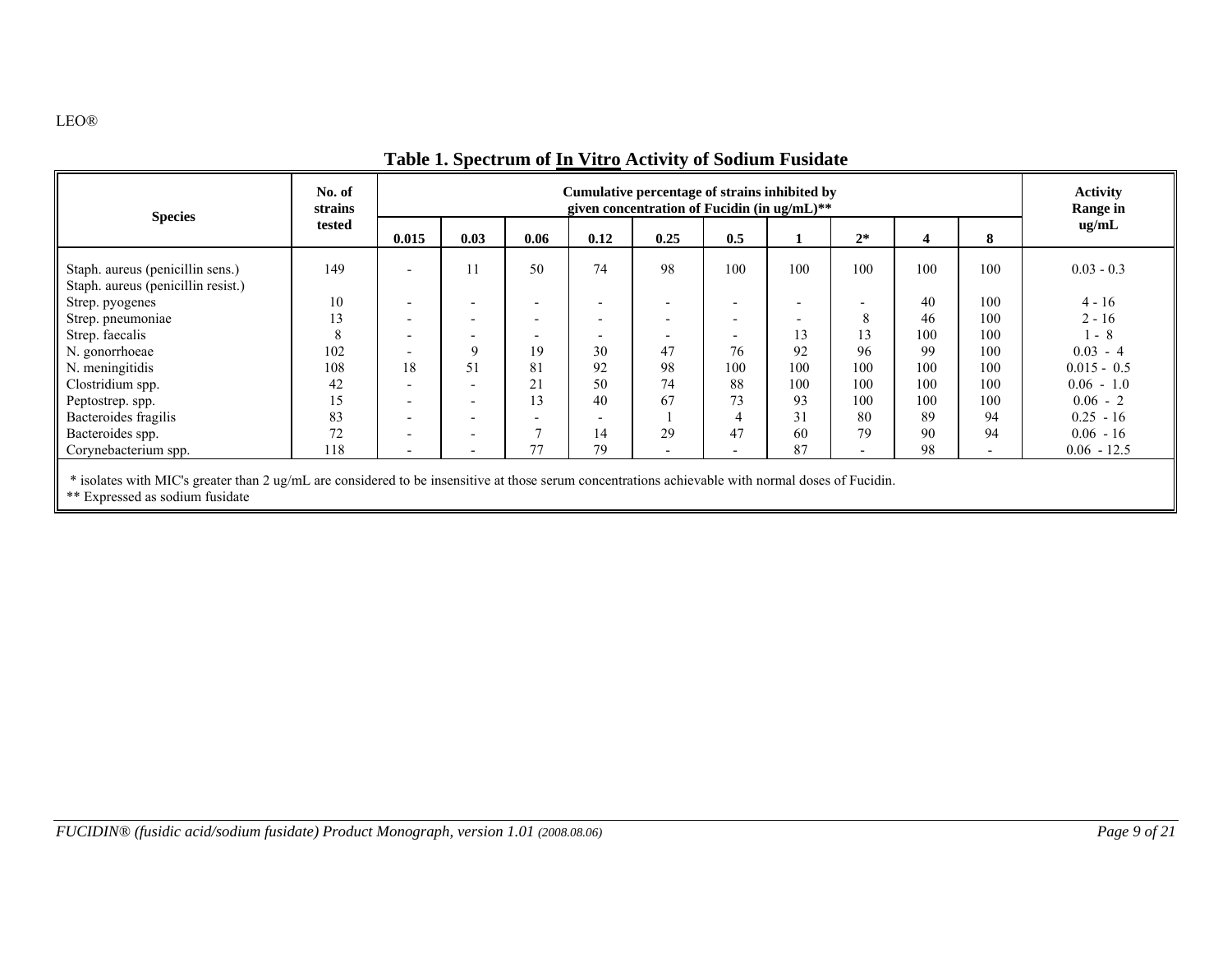The possibility of synergism between sodium fusidate and other antibiotics has been tested in meat infusion broth inoculated with sensitive strains of Staphylococcus aureus. Synergism has been demonstrated with penicillin V, penicillin G, erythromycin and picromycin.

In another experiment, the M.I.C.'s of combinations of benzyl penicillin or methicillin with fusidic acid were determined by the serial-dilution tube titration method. When the penicillin was added 2 hours before fusidic acid, the combination was synergistic. However when penicillin was added at the same time or later than fusidic acid, the two agents acted antagonistically. It has been suggested that these apparently opposing effects occur because fusidic acid rapidly inhibits protein synthesis, but the action of penicillin requires active cell growth. FUCIDIN and methicillin act antagonistically against staphylococcal strains which are susceptible to methicillin but not in methicillin-resistant strains.

Synergism between the penicillins and fusidic acid has only been observed with strains of Staphylococcus aureus that produce small amounts of penicillinase and not with penicillinase-stable penicillins.

#### **In Vivo Studies**

**Mice Protection:** Sodium fusidate, administered orally at levels of 20 to 2500 mcg per dose was tested in vivo in mice infected with a penicillin-resistant strain of Staphylococcus aureus, Streptococcus pyogenes C 203 or Mycobacterium tuberculosis, var. bovin, strain Ravenel. Sodium fusidate was active against Staphylococcus aureus at all levels, but active against Streptococcus pyogenes C 203 only at levels of 313 mg/dose and above. The drug did not prolong survival times of mice infected with Mycobacterium tuberculosis.

In another study, groups of mice were infected intraperitoneally with Streptococcus pyogenes C 203, Staphylococcus aureus (penicillin-resistant and penicillin-sensitive) or Diplococcus pneumoniae SV.1. When 1 dose of 250 mg/kg sodium fusidate was administered orally 24 or 6 hours prior to the staphylococcal infection, it protected 60% and 80% of the mice treated, respectively. When the single dose of sodium fusidate was administered 4, 2 and 1 hour pre-infection or at the time of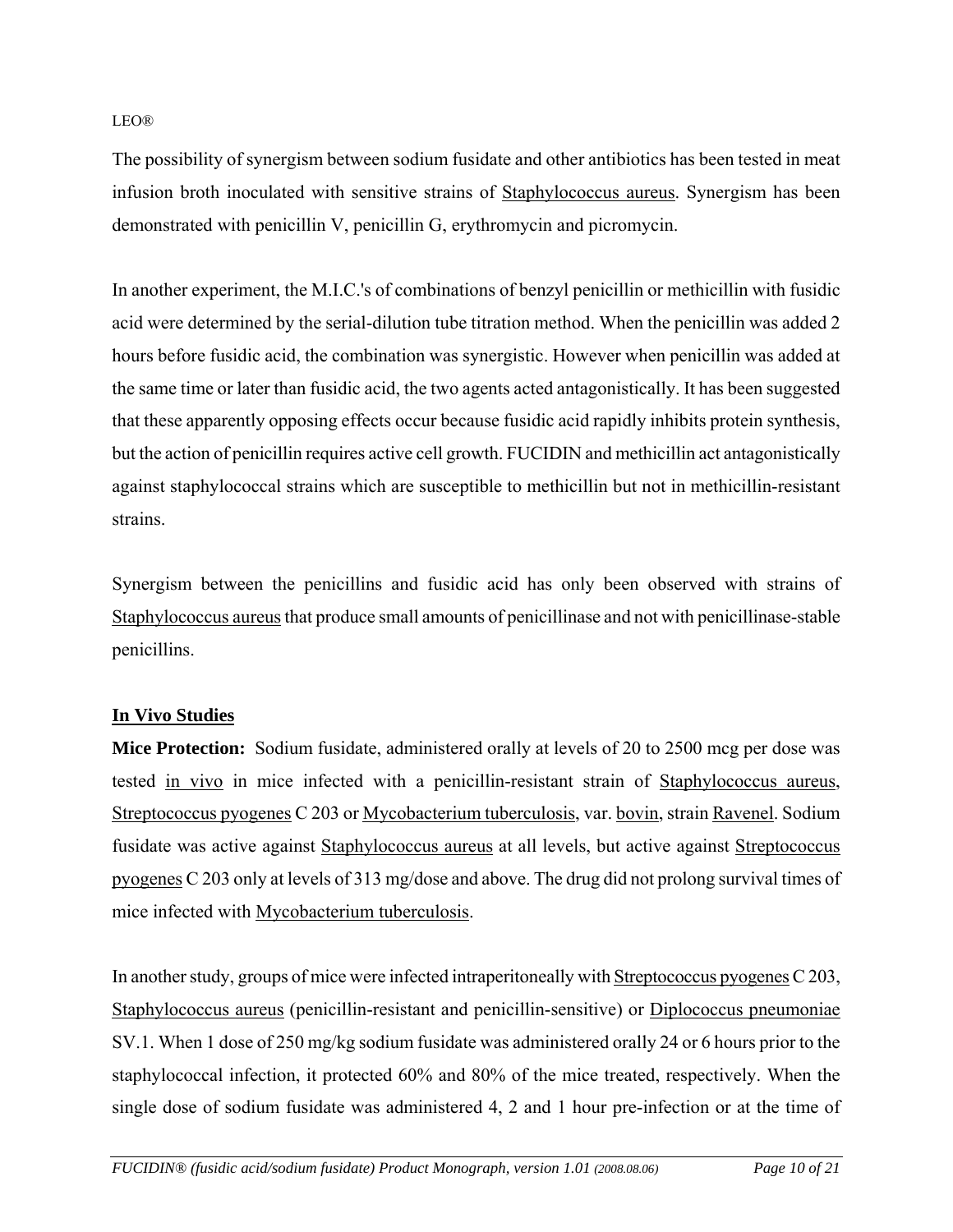infection, 100% of the mice were protected. Sodium fusidate administered subcutaneously failed to protect the mice against Streptococcus pyogenes C 203 and Diplococcus pneumonia infections, regardless of the time of administration. Single subcutaneous and oral doses of sodium fusidate, vernamycin B and erythromycin (4.0, 20.0 and 100 mg/kg) were tested in corticosterone-treated mice which had been infected intradermally with 2 strains of Staphylococcus aureus, all three drugs protected the animals from lesions with the 20 mg/kg s.c. dose when given one hour after infection. When administered subcutaneously one hour pre-infection, erythromycin was 5 times more active.

With the oral route, all three drugs provided complete protection with 100 mg/kg given at the time of infection, but 500 mg/kg or more was required when the drugs were administered 3 to 6 hours postinfection. When the same three drugs were tested against an intraperitoneally-induced staphylococcal infection, erythromycin was the most active drug.

**Rabbit Protection:** Rabbits were inoculated intradermally for 3 days with two different strains of Staphylococcus. When infection was induced 24 hours before the administration of sodium fusidate (32.5, 125 or 500 mg/kg), no beneficial effects on the induced lesions were observed; however, when the staphylococcal lesions were produced at the same time or 24 hours following drug administration, erythema was limited and the size of the lesions remained constant throughout the test period (1 week) for all dose levels.

#### **Resistance in vivo**

Although resistance to FUCIDIN has been rapidly induced in vitro, resistant strains have only occasionally been observed in the clinical setting. In one study, only 3 out of 1025 naturally occurring strains of Staphylococcus aureus were found to be resistant to FUCIDIN. In another study, only 10 out of 2700 clinical isolates of Staphylococcus showed resistance to FUCIDIN and all 10 strains were coagulase-positive Staphylococci. The degree of resistance exhibited by these strains was comparable to the resistance shown by various mutants in vitro.

Resistant strains of Staph. aureus have emerged following systemic treatment with FUCIDIN. In one study resistant strains of Staph. aureus emerged in 6 of 13 burn patients treated with 500 mg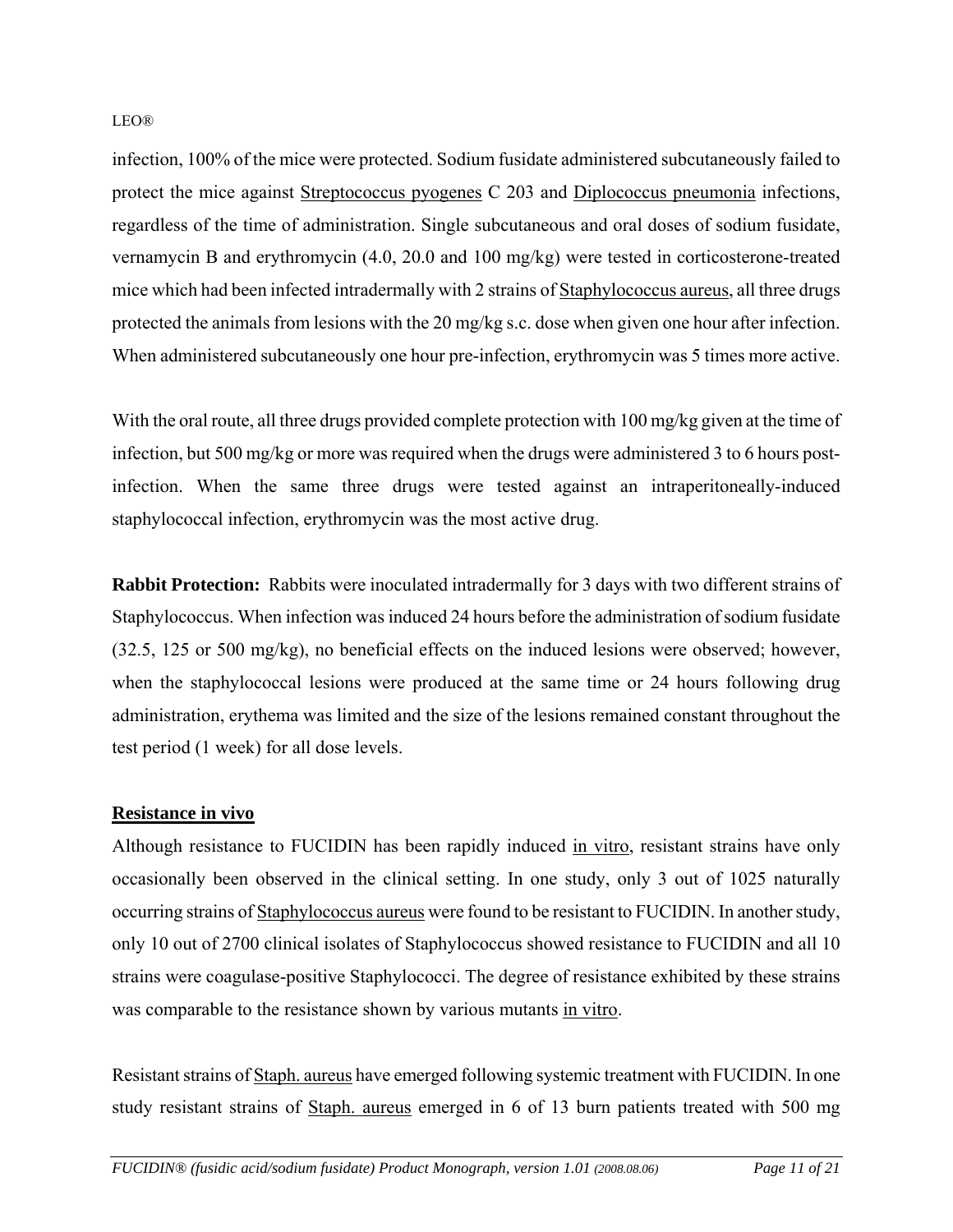FUCIDIN two or three times daily for 7 days.

## **PHARMACOLOGY**

FUCIDIN (fusidic acid) shows strong surface activity and is also fat soluble (Stewart, 1964). Using titriated FUCIDIN OINTMENT (sodium fusidate), Hart (1978) demonstrated the systemic absorption of the OINTMENT applied to the shaved backs of rabbits. Pre-treatment with 1% sodium lauryl sulfate in petroleum jelly increased absorption by from 0.02% to 0.16% to 0.2% to 3.4%. Vickers (1969) using excised human skin demonstrated penetration by fusidic acid and by sodium fusidate comparable to that seen with glucocorticoids. This was later confirmed by Knight (1969). In 1968, Kjelstrup demonstrated the penetration and accumulation of FUCIDIN in subcutaneous infected tissue in cases of atheromas. Penetration has also been demonstrated in the skin of an amputated finger, as well as in treated fingers and in bone periosteum.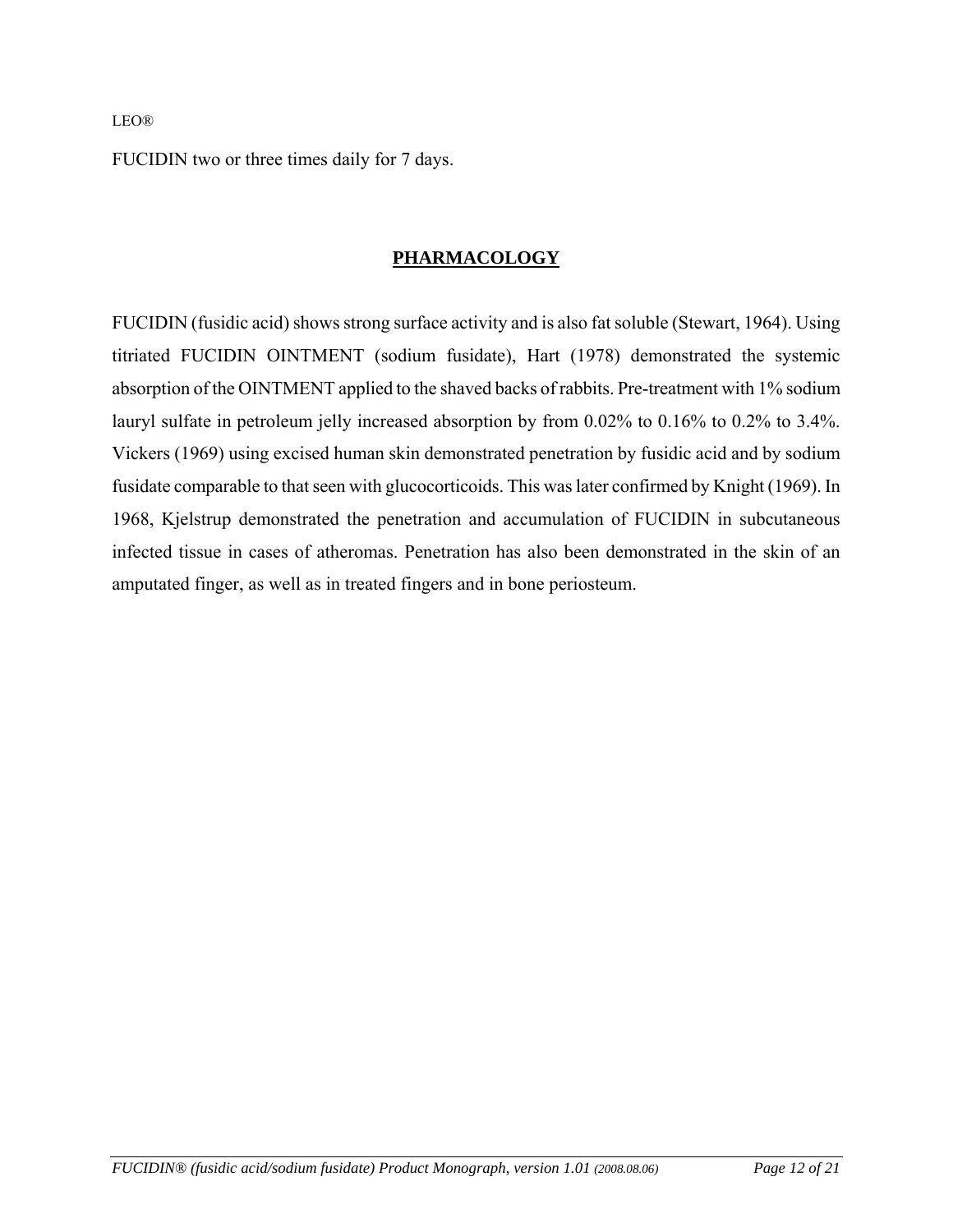#### **TOXICOLOGY**

## **Acute Toxicity**

The following Table summarizes the acute toxicity data obtained for mice and rats:

| <b>DRUG FORM TESTED</b> | <b>SPECIES</b>        | <b>ROUTE OF</b><br><b>ADMINISTRATION</b> | NO. OF<br><b>ANIMALS</b>     | $LD_{50}$<br>(mg/kg) |
|-------------------------|-----------------------|------------------------------------------|------------------------------|----------------------|
| Sodium fusidate         | Mouse                 | Oral                                     | $\qquad \qquad \blacksquare$ | 975                  |
|                         | Mouse-M               | Oral                                     | 50                           | 2150                 |
|                         | Mouse-M               | Oral                                     | 190                          | 2045                 |
|                         | Mouse-F               |                                          | 115                          | 2100                 |
|                         | Mouse                 | Subcutaneous                             | $\overline{\phantom{a}}$     | 313                  |
|                         | Mouse                 | Intravenous                              | $\overline{\phantom{a}}$     | 205                  |
|                         | Mouse-M               | Intravenous                              | 80                           | 180                  |
|                         | Mouse-F               | Intravenous                              | 175                          | 190                  |
|                         | Mouse-M               |                                          | 90                           | 175                  |
|                         | Mouse                 | Intraperitoneal                          | $\blacksquare$               | 170                  |
|                         | Rat                   | Oral                                     | 11                           | 2700                 |
| Fusidic acid            | Mouse                 | Oral                                     | $\blacksquare$               | 5400                 |
|                         | Mouse                 | Intraperitoneal                          | $\qquad \qquad \blacksquare$ | 355                  |
|                         | Rat<br>Adults<br>Pups | Oral                                     | 10<br>10                     | 2263<br>443          |
| Diethanolamine          | Mouse                 | Intravenous                              | 10                           | 232                  |
| Fusidate                | Rat                   | Intravenous                              | 10                           | 192                  |

The signs and symptoms of toxicity of fusidic acid and its salts in mice were decreased activity, ataxia and convulsions; in rats, the only symptoms preceding death were decreased activity and slight salivation.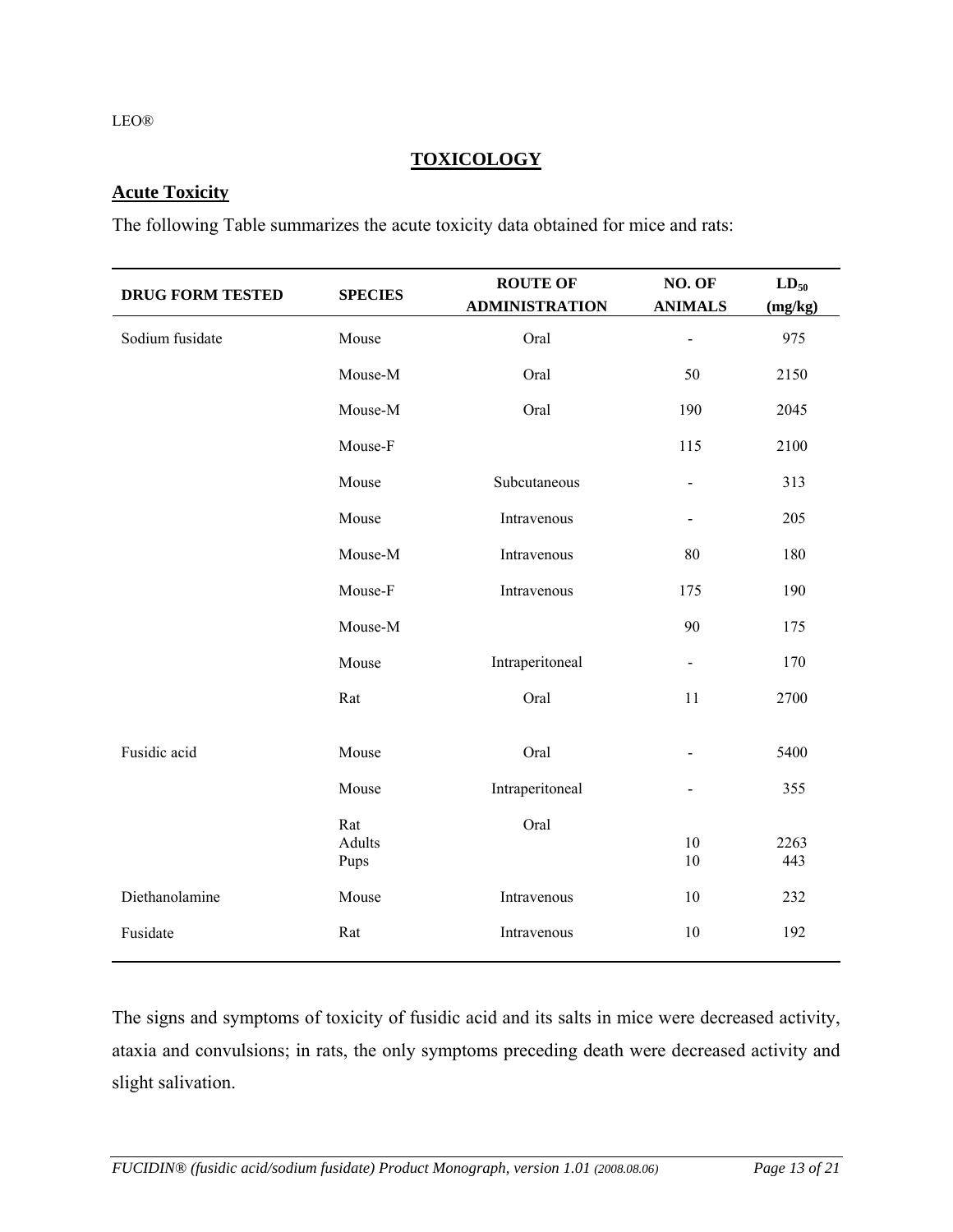**Dogs:** Sodium fusidate was administered as a 10% solution by stomach tube to 2 fasted dogs in single doses of 250 and 500 mg/kg, respectively. Two other fasted dogs received the drug in the form of gelatin capsules in doses of 500 and 1500 mg/kg, respectively.

No effects were noted in the dogs receiving 500 mg/kg by capsules. The remaining 3 dogs vomited within 8 to 60 minutes; the dog given 1500 mg/kg was lethargic for 12 hours, but no other effects were observed during a 7 day observation period. A dose-dependent increase in BSP retention times was observed.

#### **Subacute Toxicity**

**Rats:** Sodium fusidate was administered in the diet of 2 groups composed of 5 male and 5 female rats at doses of 0 or 270 mg/kg/day for 4 weeks. A similar group received 500 mg/kg/day for 1 week and subsequently 1200 mg/kg/day for 3 weeks. None of the animals died during testing and no significant lesions attributable to the drug were found. Except for a slight to moderate weight retardation in males in the high dose group, the average rates of growth of the treated animals were comparable to those of the controls.

**Dogs:** Sodium fusidate was administered in the diet of 3 groups of 2 dogs each. One group served as the control; another group was dosed at 110 mg/kg/day for 4 weeks and the third group at 250 mg/kg for 1 week followed by 470 mg/kg/day for the next 3 weeks. None of the dogs showed any significant gross or micropathological alterations which were considered to be drug-related.

During the second and third weeks, one of the 2 dogs on the low dose showed reduction in appetite which was apparently due to poor palatability of the drug. One of the 2 dogs showed a slight weight loss. In the high dose group reductions in appetite limited drug intake to an average of 470 mg/kg/day. Both these animals had small weight losses, probably associated with reduced food intake.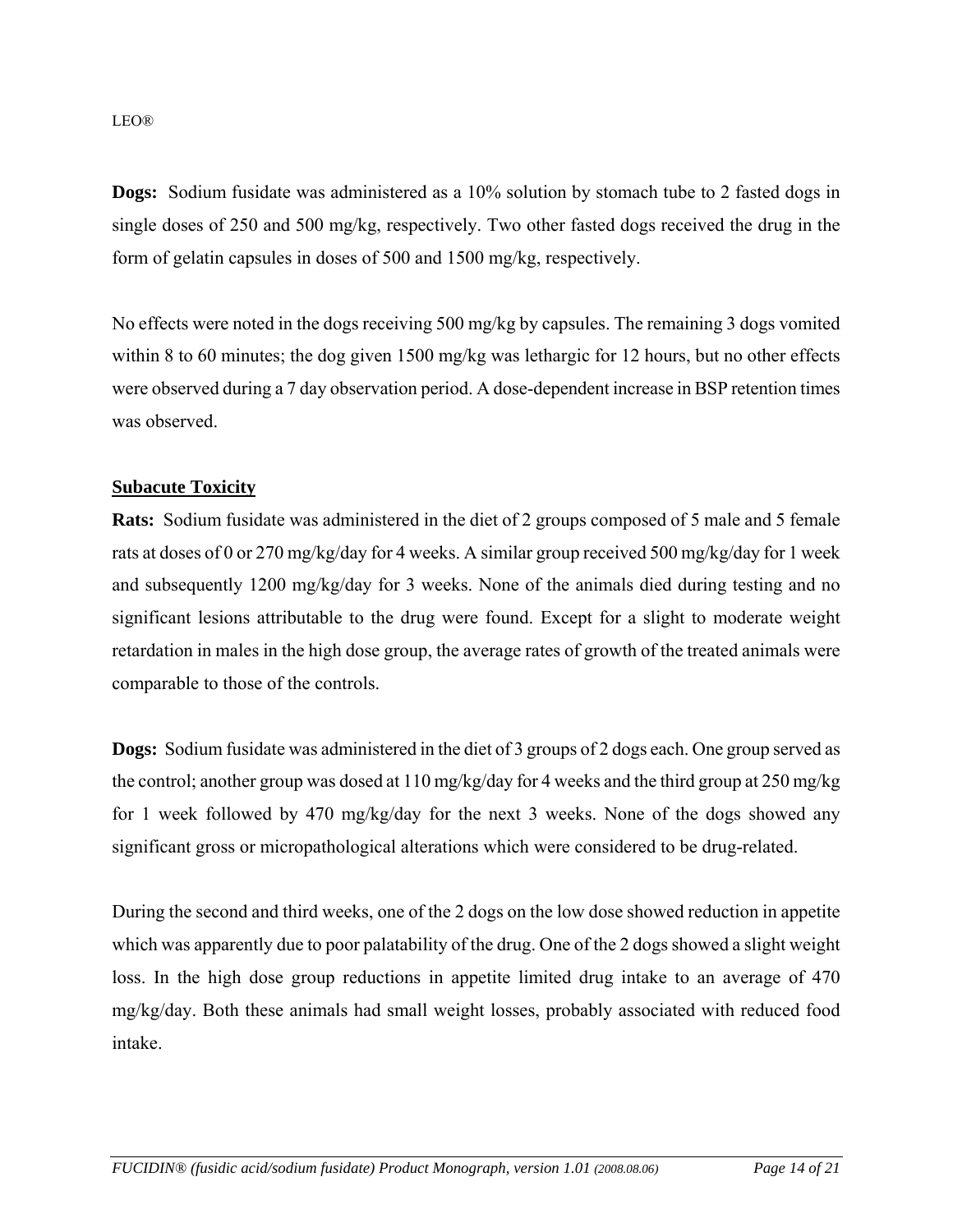#### **Chronic Toxicity**

**Rats:** Sodium fusidate was administered in the diet to 4 groups of 40 rats at doses of 0, 200, 420 or 840 mg/kg daily for 34 weeks. High dose females and to a lesser degree, high dose males showed a small retardation of weight gain. Slight neutrophilia was also noted in both high dose males and females. Ten of the 14 high dose males showed mild fatty metamorphosis of the liver without significant cytopathological change.

In another study, rats received sodium fusidate administration orally at a dose of 200 mg/kg/day for 24 weeks. No influence on growth or hematology and no other toxic effects were observed.

In a third study, fusidic acid was administered orally to a group of 25 male and 25 female rats at a dose of 400 mg/kg/day, 6 days a week for 5 months. No hematological changes or other toxic effects were noted.

**Guinea Pigs:** No toxic effects were seen when sodium fusidate was administered orally to guinea pigs at doses of 80 mg/kg/day for 50 days.

**Dogs:** Sodium fusidate was included in the diet of 4 groups of 5 dogs in amounts to result in doses of 0, 90, 190 or 300 mg/kg for 26 weeks. Significant changes observed were: weight loss with significantly reduced appetite in one animal on the high dose; however, all other test animals maintained or gained weight comparable to the control group in spite of slightly reduced food intake ascribed by the investigator to poor palatability; one dog on the high dose showed definite increases in plasma bilirubin and BSP; one dog on the intermediate dose showed slight to moderate increases in BSP, SGPT and alkaline phosphatase; one dog on the low dose showed a moderate increase in alkaline phosphatase and a slight increase in plasma bilirubin.

In another study, post-mortem examination revealed mild to moderate liver cell damage in one high dose dog (400 mg/kg/day) at 26 weeks, but the other animals showed no morphological changes with this dose attributable to the drug.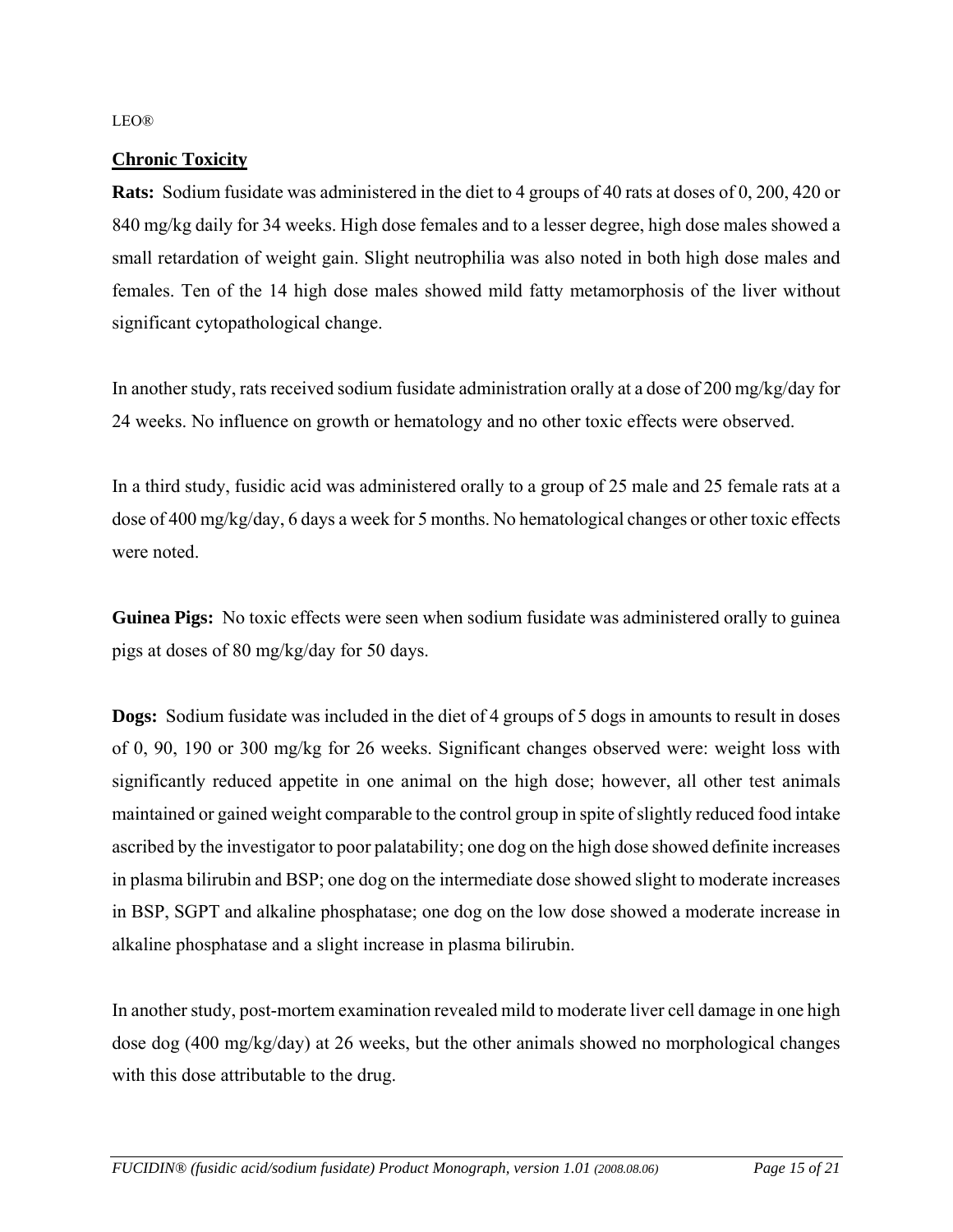#### **Ferility and Reproduction Studies**

Two groups, each comprised of 20 male and 20 female rats, received either 0 or 400 mg/kg sodium fusidate per day for 2 weeks before mating to weaning. Caesarian sections were performed on half the dams on the 20th day; the remainder were allowed to deliver naturally.

There were no significant differences between the treated and control dams with respect to per cent resorptions, the condition of the uteri or the number and weights of the pups. No soft tissue abnormalities were found in the pups of either group but skeletal anomalies (control group 2 pups missing ribs and dosed group 1 pup occipital bone formation incomplete and 1 pub rib deformities) appeared in 4% of the pups in both groups. The viability and lactation indices, reflecting neonatal development, were higher in the treated group than the control group, but all values were within normal limits.

#### **Teratology Studies**

**Mice:** Pregnant mice were divided into 3 groups of 16-19 animals each and given daily doses of 20, 100 and 200 mg/kg sodium fusidate by gavage from the 6th to 15th day of gestation. Another group of 23 pregnant mice, serving as controls, received just water by gavage. On the 18th day of pregnancy, half the dams were sacrificed. The remainder was allowed to go to term.

Sex distribution of fetuses and young, fetal weight, birth weight and weight increase were normal and similar for all groups. The mean incidence of resorption was 1.2, 1, 0.5 and 0.6 per dam for the 20, 100 and 200 mg/kg groups and control group, respectively. Average litter size in the treated group did not differ significantly from that of the controls in any of the groups.

**Rats:** Pregnant rats were divided into 3 groups of 29-31 animals each and given daily doses of 20, 100 or 200 mg/kg sodium fusidate by gavage from the 3rd to the 15th day of gestation. Another group of 59 pregnant rats, serving as controls, received just water by gavage. On the 21st day of pregnancy, half the dams were sacrificed. The remaining dams were allowed to go to term.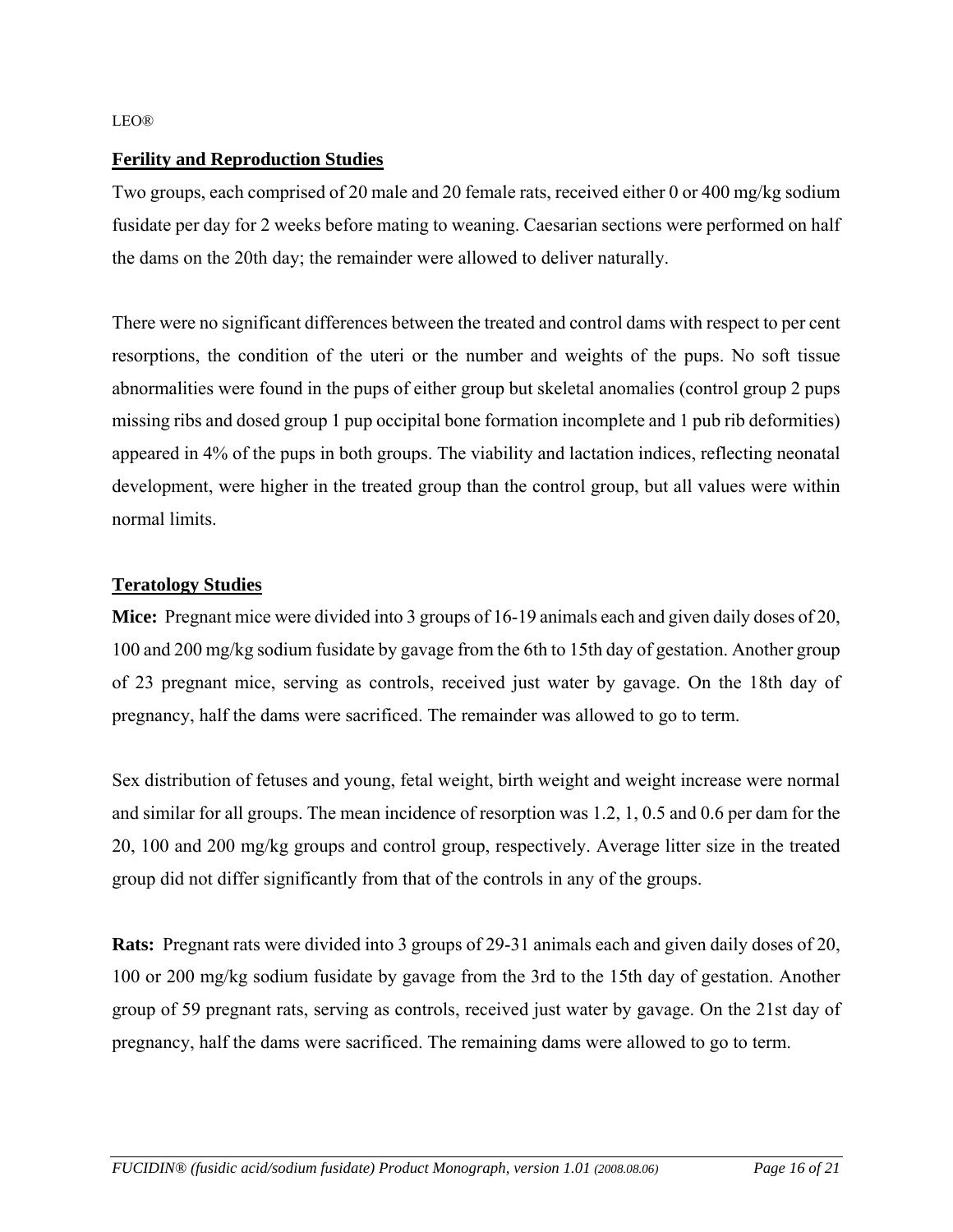The average rate of resorption was 1.2, 1.8, 1.7 and 1.3 per dam for the 20, 100 and 200 mg/kg and control groups, respectively. Litter size and sex distribution of the fetuses and young of the dosed animals were comparable to the controls with no dose-related differences. Birth weights and weight gain over a 4 month period were comparable for all groups. No fetal deformities were observed in any group.

**Rabbits:** Eighteen pregnant rabbits were treated orally with 125 mg sodium fusidate in tablet form once per day from the 6th to the 18th day of pregnancy. Eleven pregnant animals, serving as controls, received a placebo tablet each day. On the 30th day of pregnancy 9 treated animals and 3 controls were sacrificed. The remaining animals were allowed to go to term.

Sex distribution of fetuses and young, fetal and birth weighs and weight gain were normal and similar for both groups. Three dead foetuses were found in each of 2 treated animals and in 1 control animal. Average litter size was lower in the treated group (4.8 young per litter) than in the control group (7.6 young per litter). Macroscopic examinations of the young failed to reveal any teratogenic or other abnormalities.

## **Skin Tolerance Studies**

Daily application of FUCIDIN OINTMENT (sodium fusidate) to the ears of rabbits for a period of one month evolved neither general intolerance, local irritation to the eye, change in capillary permeability of the treated region, nor sensitization to the irritant effects of locally applied chloroform.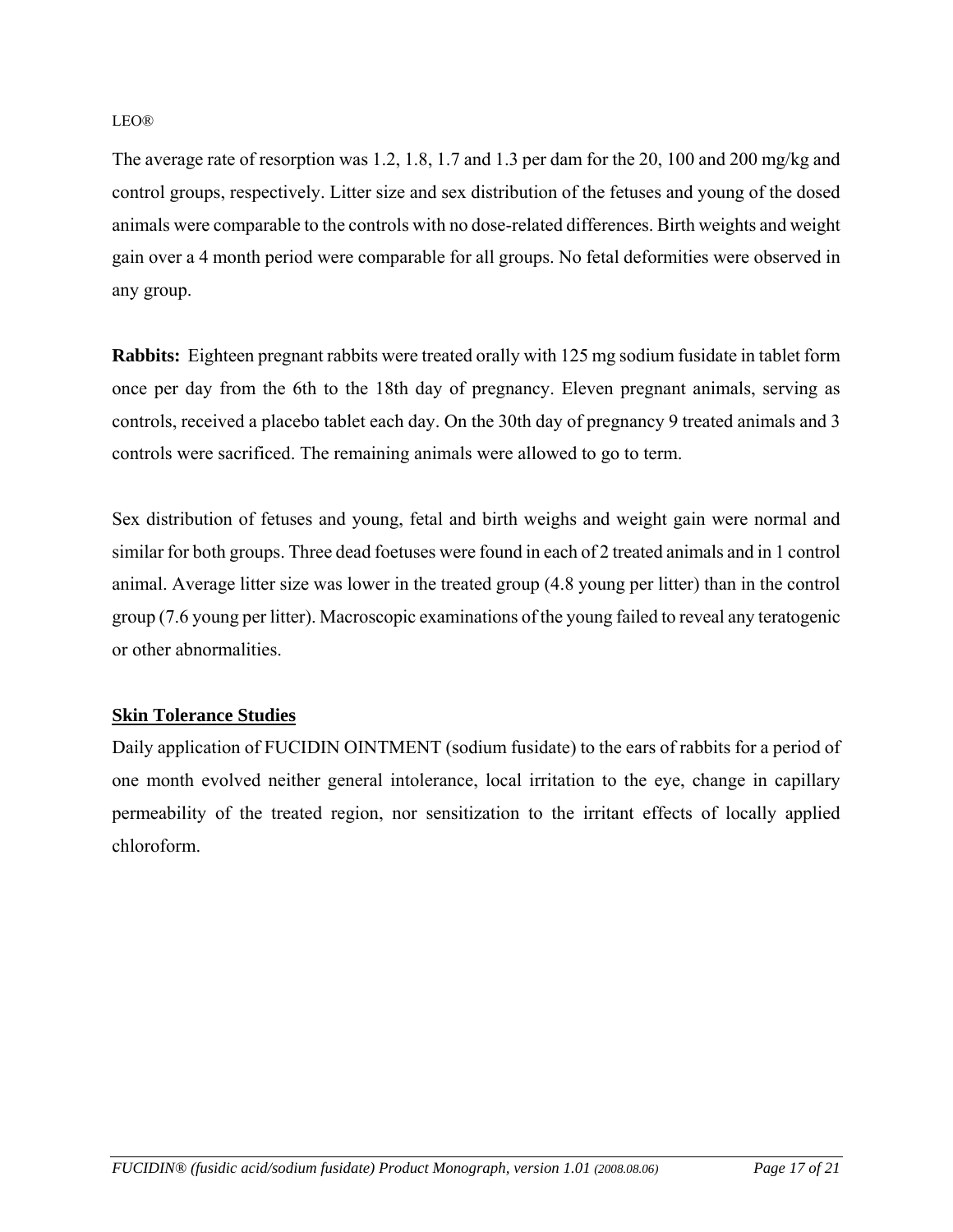#### **BIBLIOGRAPHY**

- 1. BALDWIN, R.J.T. and Cranfield, R.: A multicentre general practice trial comparing FUCIDIN OINTMENT and FUCIDIN CREAM. Brit. J. Clin. Prac. 35, No. 4: 157-160, 1981.
- 2. BAUER, A.V., Kirby, W., Sherris, J.C., Turck, M.: Antibiotic susceptibility testing by a standardized single disk method. Amer. J. Clin. path. 45:493, 1966.
- 3. BEUREY, J., Bermont, A., Vadot, J.: FUCIDIN Pommade, Med. Int. 1:353, 1966.
- 4. BOJS, G.: Treatment of Streptococcal impetigo contagiosa with FUCIDIN OINTMENT, Opus Med. 20:269-273, 1975.
- 5. CHOPRA, I.: Mechanisms of resistance to fusidic acid in Staphylococcus aureus. J. Gen. Microbiol. 96:229-238, 1976.
- 6. COLOMB, M.D.: Etude en dermatologie d'une pommade à base d'un nouvel antibiotique antistaphylococcique. Lyon Med. 215:1611-1614, 1966.
- 7. FLEMING, J.M., Mansfield, A.O.: The place of a topical antibiotic ointment in the treatment of common skin infections. Brit. J. Clin. Pract. 21:529-531, 1967.
- 8. GARBORG, O.: Cutaneous staphylococcal infections in children treated with FUCIDIN OINTMENT. T. Norske Laegeforen, 87: 1410-1412, 1967.
- 9. GARBORG, O., Nyjordet, R.: Pyogenic cutaneous infections in East African children treated with FUCIDIN OINTMENT. Tropical Ped. Environ. Child Health, 17:153-157, 1971.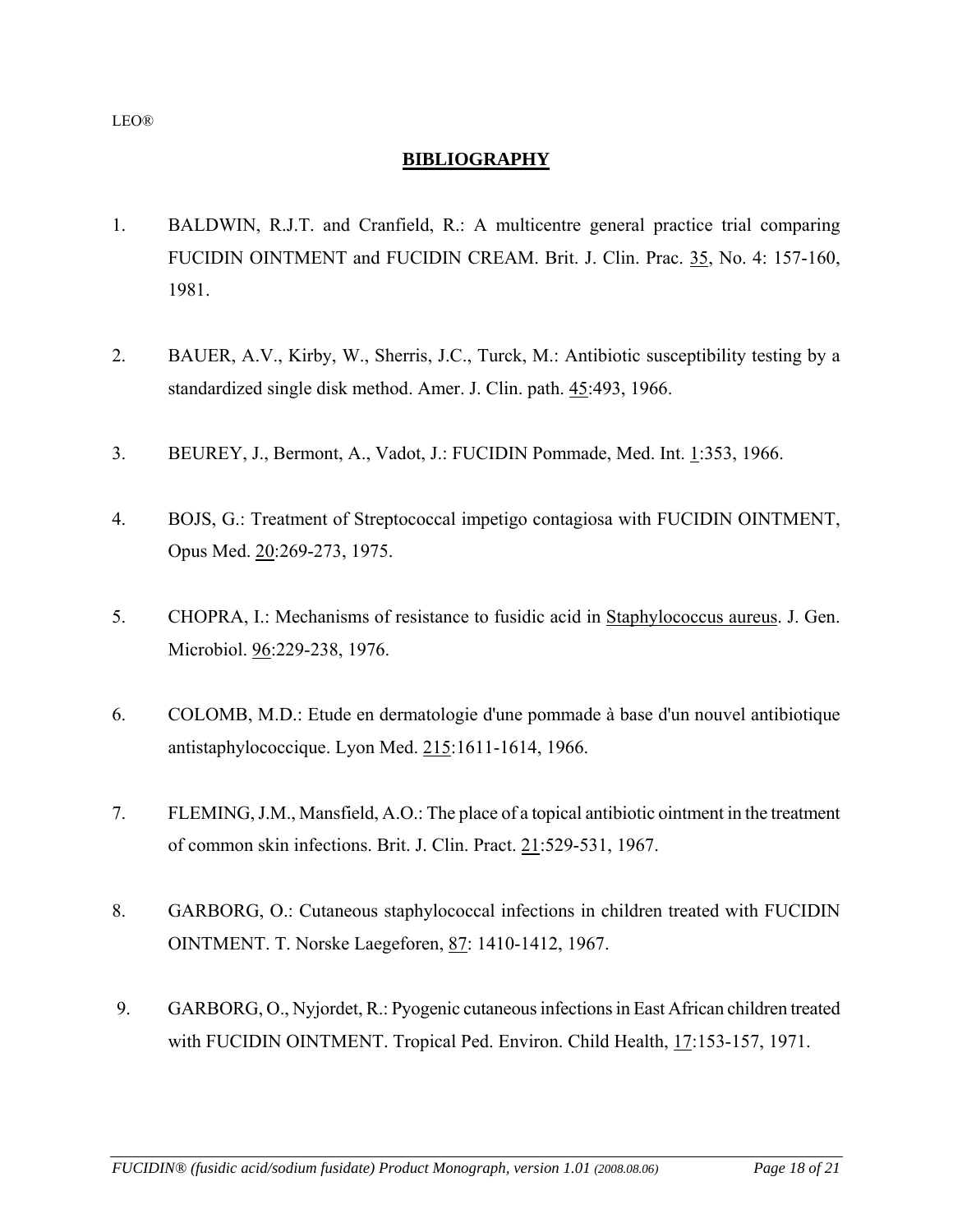- 10. General Practitioner Research Group: Sodium fusidate in acne. Practitioner, 193:55-57, 1964.
- 11. GODTFREDSEN, W.O., Albrethesen, C., Daehne, W.V., Tybring, L., Vangedal, S.: Transformation of fusidic acid and the relationship between structure and antibacterial activity. Antimicrob. Agents Chemother.: 132-137, 1965.
- 12. GODTFREDSEN, W.O., Vangedal, S.: The structure of fusidic acid and helvolinic acids. Tetrahedron, 18:1029-2049, 1962.
- 13. GRIMMER, H., Wagner, W., Nowak, H.: Zur Frage der Neomycin-resistenz von Staphylokokken, Z. Haut Geschlechtsk 40(8):271-273, 1966.
- 14. GUTTLER, F., Tybring, L.: Interaction of albumin and fusidic acid. Brit. J. Pharmacol. 43:151-160, 1971.
- 15. HARVEY, C.L., Knight, S.G., Sih, C.K.: On the mode of action of fusidic acid. Biochemistry, 5:3320-3327, 1966.
- 16. JACKSON, N., Verling, W., Deasy, D.F.: Treatment of cutaneous infections with FUCIDIN OINTMENT. Clin. Trials J. 3:591-596, 1966.
- 17. KJELSTRUP, Y.: The treatment of staphylococcal infections with FUCIDIN OINTMENT. Tidssk Norske Laegefor 88:2031-2035, 1968.
- 18. KNIGHT, A.G., Vickers, C.F.H., Percival, A.: The percutaneous absorption of antibacterial substances. Brit. Jour. Derm. 81 (Suppl. 4):88-91, 1969.
- 19. LEGUES, B.: Etude clinique d'une nouvelle pommade antibiotique: le fusidate de sodium. Med. Int. 3:451-456, 1963.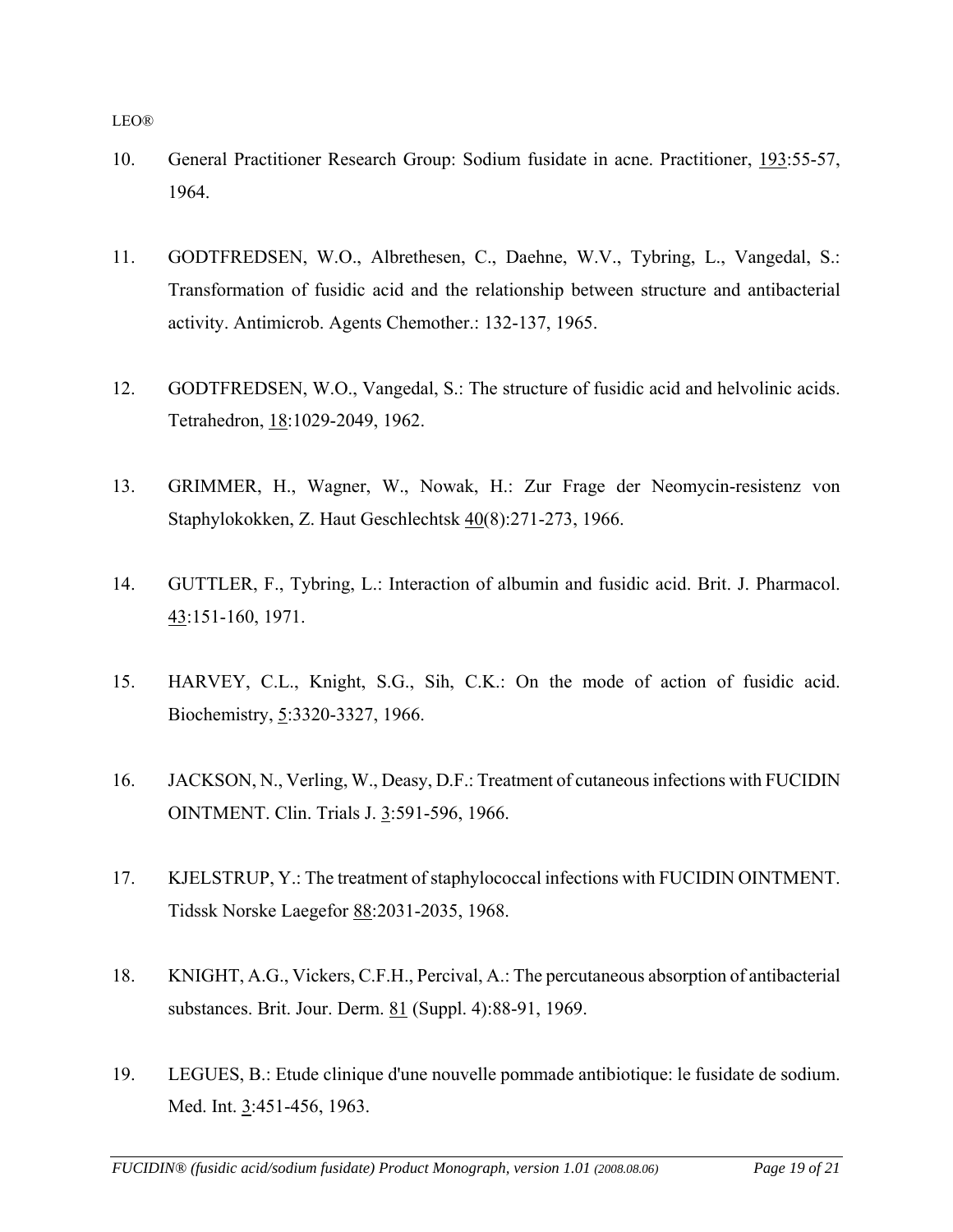- 20. McCORMACK, B., Nathan, M.S., Fernandez, A.: Practical evaluation of a new sodium fusidate (FUCIDIN) wound dressing. J. Irish. Med. Assoc. 61(370):137-141, 1968.
- 21. MACMILLAN, A.L., Sarkany, I.: Specific topical therapy for erythrasma. Brit. J. Derm. 82:507-509, 1970.
- 22. PAKROOH, H.: Comparative trial of FUCIDIN OINTMENT and CREAM in skin sepsis. J. Int. Med. Res. 8:425-429, 1980.
- 23. PAKROOH, H.: A comparison of sodium fusidate ointment (FUCIDIN) alone vs oral antibiotic therapy in soft tissue infections. Curr. Med. Res. Opin. 5:289-294, 1978.
- 24. RITCHIE, I.C.: Clinical and bacterial studies of a new antibiotic tulle. Br. J. Clin. Prac. 22:15-16, 1968.
- 25. RITCHIE, I.C.: Economic aspects of surface sepsis; a trial of FUCIDIN OINTMENT. Clin. Trials J. 3:529-530, 1966.
- 26. SOBYE, P.: Cutaneous Staphylococcus aureus infections treated with FUCIDIN OINTMENT. Ugeskr Laeger, 128:204-207, 1966.
- 27. SOMERVILLE, D.A., Noble, W.C., While, P.M., Seville, R.H., Savin, J.A., et al: Sodium fusidate in the treatment of erythrasma. Br. J. Derm. 85: 450-453, 1971.
- 28. STEWART, G.T.: Steroid antibiotics. Pharmakotherapia, 2:137, 1964.
- 29. TANAKA, N., Kinoshita, T., Masukawa, H.: Mechanism of protein synthesis inhibition by fusidic acid and related antibiotics. Biochem. Biophys. Research Comm. 30:278-283, 1968.